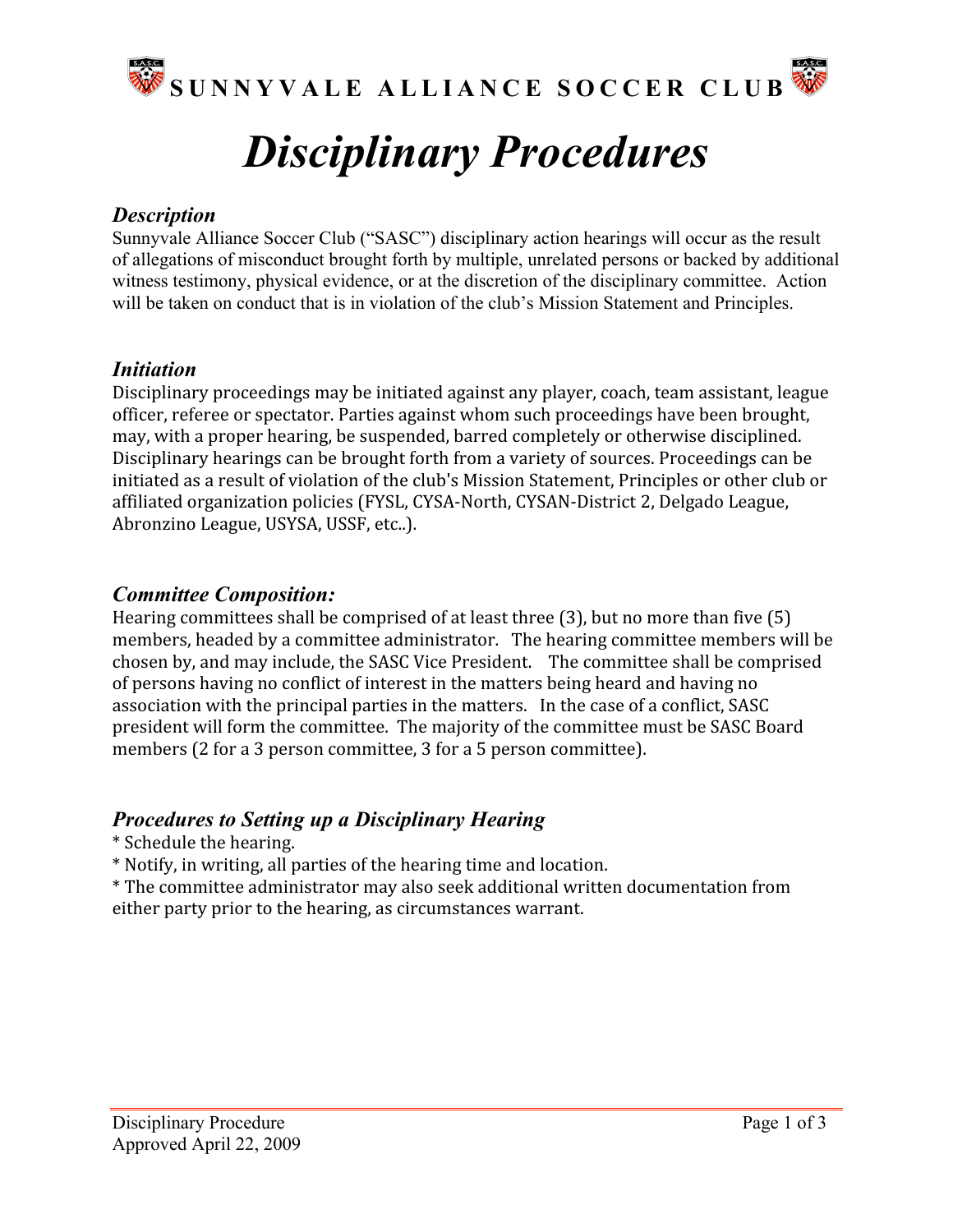

# *Holding a Disciplinary Hearing*

At the hearing, each side should be accorded the opportunity to present their case and ask questions
if
they
desire.

If a party is still making valid points, and is not being repetitive, the administrator may allow
additional
time.

Opening
Statement
‐
Protesting
Party.............................15
minutes

Opening
Statement
‐
Protested
Party..............................15
minutes

Rebuttal/Closing
Statement
‐
Protesting
Party...............
5
minutes

Rebuttal/Closing
Statement
‐
Protested
Party................
5
minutes

Questions
from
the
Hearing
Panel...................................Unlimited
time

These times are to be taken as guidelines and can be adapted to each individual hearing. Both
parties
have
the
right
to
have
witnesses
speak
on
their
behalf.

The
panel
will
discuss
the
issue
after
the
hearing.

Both
parties
should
be
informed,
prior
to their leaving, that they will be notified by mail within seven days of the outcome of the hearing.

# *After a Disciplinary Hearing*

Within seven days the committee must mail to each party the findings and decision of the panel.

That
letter
(see
following
sample)
should
contain:

- \*
The
original
reason
for
the
hearing
- \*
The
committee's
decision
- \*
The
committee's
reasoning

# *Failure to Respond*

If at any time during the disciplinary process the protested party fails to:

--respond to the chair of the Disciplinary Committee, in writing, within 7 days,

OR

‐‐does
not
appear
at
the
scheduled
Disciplinary
Hearing,

the
disciplinary
committee
has
the
right
to
continue
with
the
Disciplinary
Procedure including
holding
a
disciplinary
hearing
and
reaching
a
decision
without
granting additional opportunities for the protested party to present their case

## *Referee Assaults*

SASC
may
handle
cases
of
alleged
referee
abuse
internally,
but
all
cases
of
alleged
referee assault
MUST
be
handled
at
the
state
level. All instances of alleged referee assault must be immediately forwarded to the CYSA office.